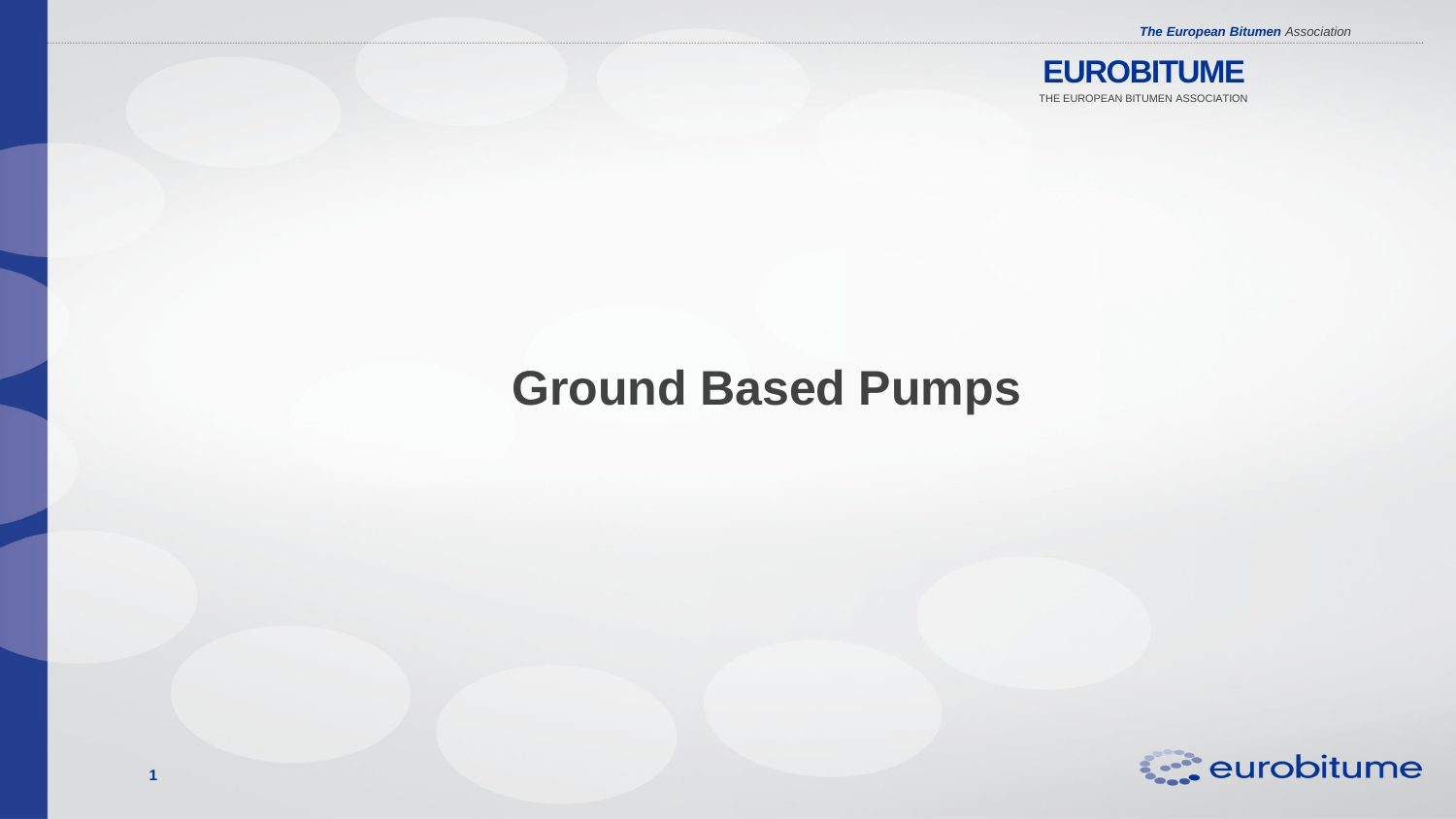### **Introduction**

- $\triangleright$  GBPs are the preferred means of bitumen delivery.
- GBPs:
	- $\triangleright$  Safety Benefits.
	- ▶ Environmental Benefits.
	- ▶ Design Considerations.
	- ▶ Operation and Maintenance.







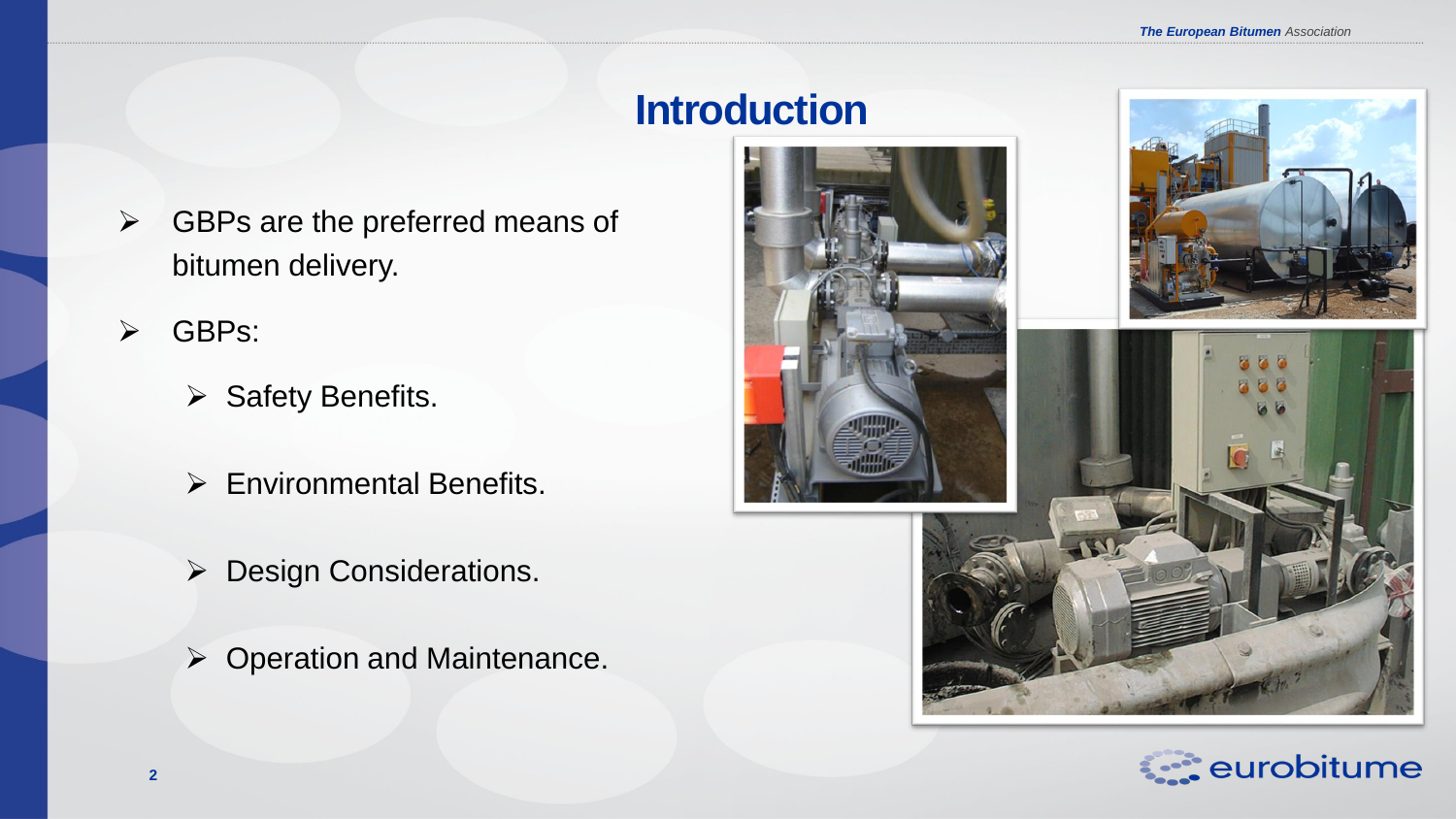#### **GBPs – Safety Benefits**

- $\triangleright$  If correctly installed and well maintained GBPs have the following safety benefits:
	- $\triangleright$  Elimination of pressure discharge reduces the risk of an uncontrolled release of hot bitumen.
	- $\triangleright$  The risk of hose, flange connection, joint and other failures are reduced.
	- $\triangleright$  Elimination of compressed air avoids a bow wave on the surface of the bitumen in the storage tank - particularly important in small horizontal storage tanks.
	- $\triangleright$  The HLA can be interlocked with the GBP to automatically stop the GBP if the alarm is activated.
	- $\triangleright$  Reduced chance of accidentally activating the HLA because there is minimal aeration of the bitumen and there is less turbulence in the storage tank.

**HOWEVER**, if **NOT** installed correctly there are significant risks.

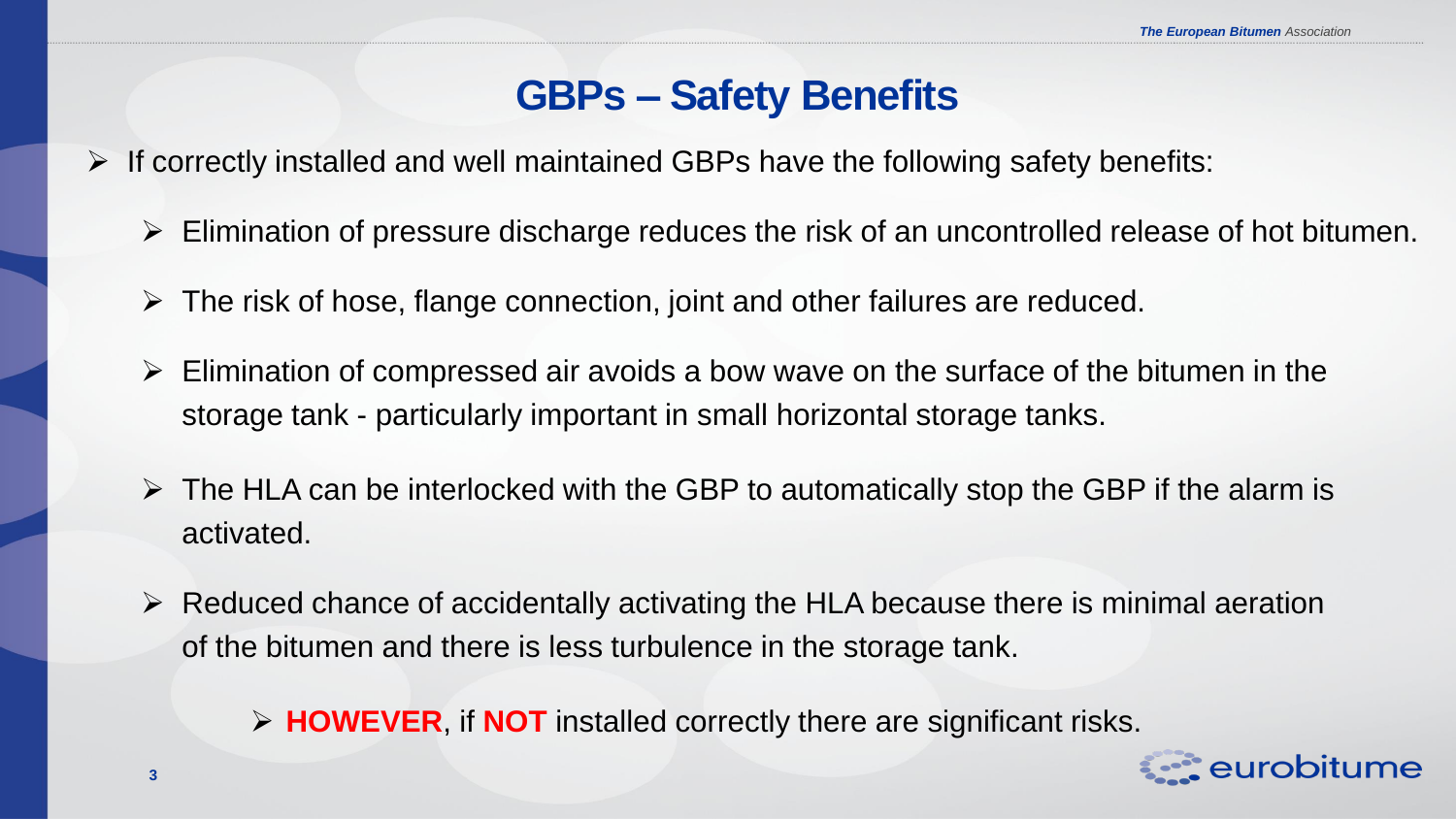#### **GBPs – Environmental Benefits**

- $\triangleright$  A GBP significantly reduces the amount of bitumen fume expelled from the vent pipe during the delivery.
- $\triangleright$  The GBP eliminates the need to use the compressor on the delivery vehicle:
	- $\triangleright$  Eliminates the compressor noise and exhaust emissions.
	- $\triangleright$  Reduces the carbon footprint of the delivery.

**4**

 $\triangleright$  Therefore a GBP delivery will have a positive environmental impact over pressure discharge.

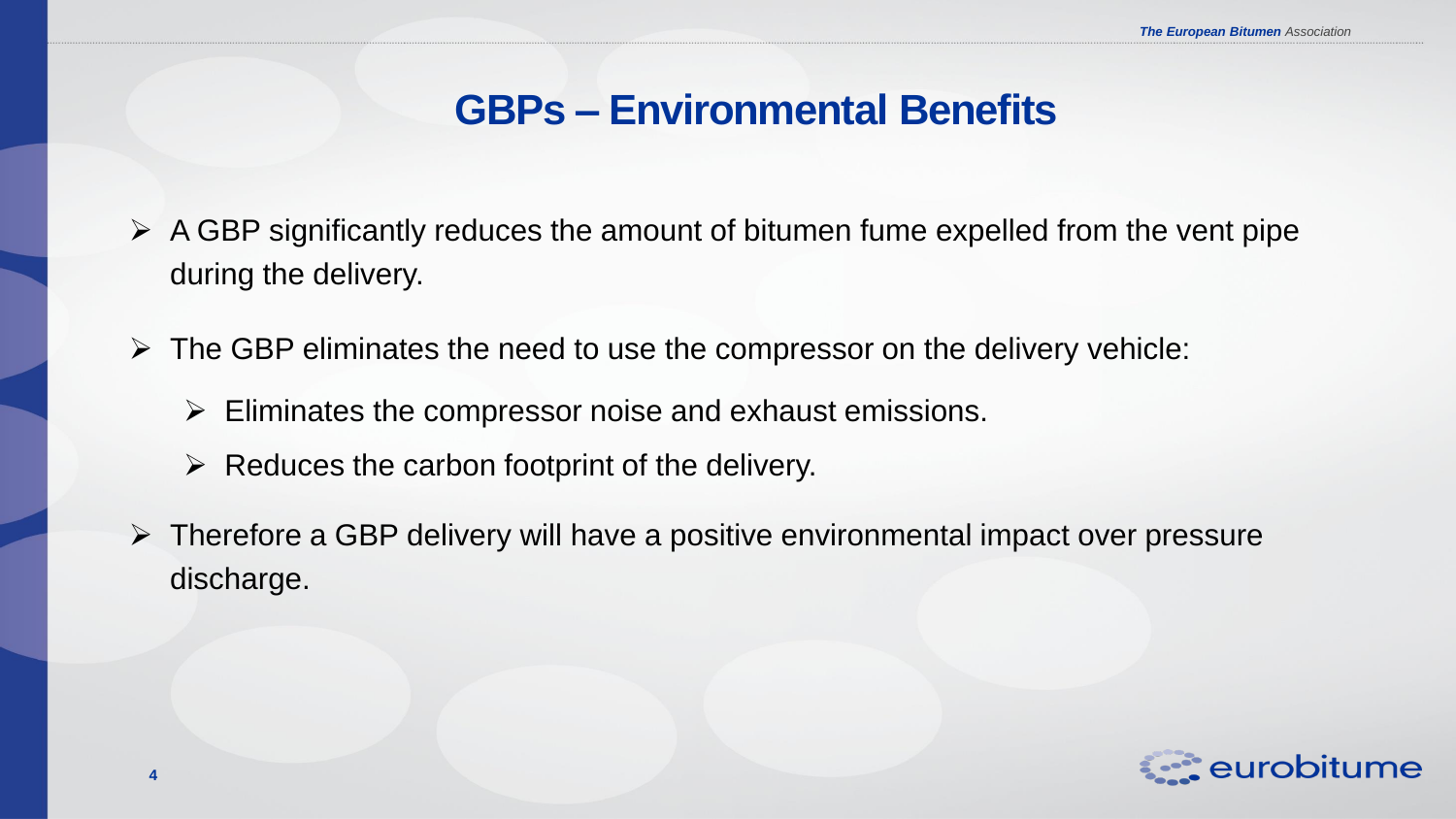#### **GBPs – Design Considerations**

- $\triangleright$  The GBP and all associated equipment must have a thorough HAZard OPerability (HAZOP) assessment during design and installation and must be designed to failsafe.
- $\triangleright$  To minimise the amount of bitumen in the pipework the GBP should be as close as possible to the delivery flange.
- $\triangleright$  To facilitate complete clearing of bitumen in the delivery pipework the GBP should be below the level of both the inlet and delivery vehicle flanges.
- $\triangleright$  It is essential that the GBP and delivery pipework is lagged and trace heated.

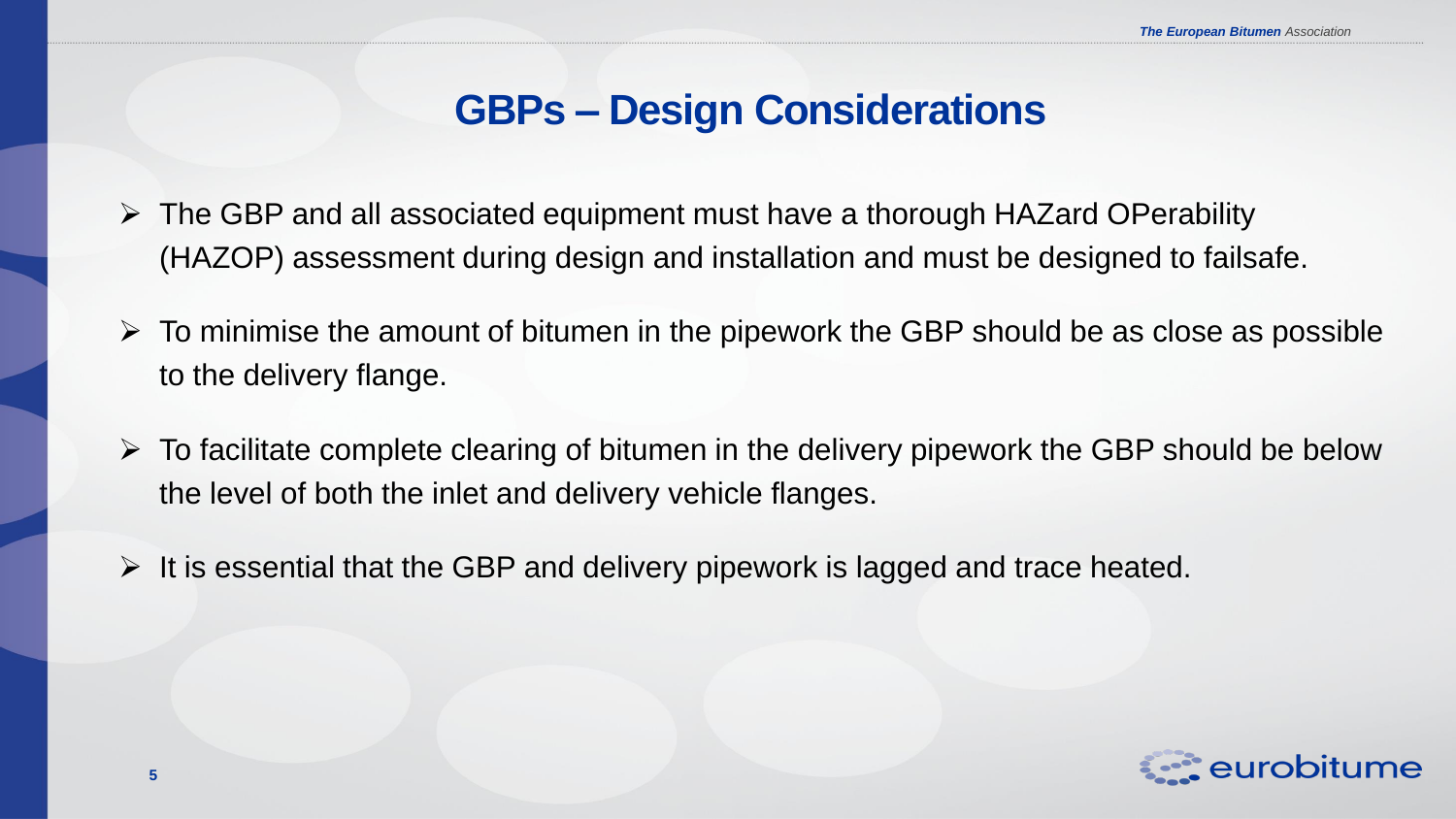#### **GBPs – Operation and Maintenance**

- $\triangleright$  The site induction should include comprehensive instructions on the safe operation of the GBP.
- $\triangleright$  Clear instructions on the safe operation of the GBP should be at the delivery point.
- $\triangleright$  The discharge using the GBP must not start until the delivery driver is authorised to do so by the relevant site staff.
- $\triangleright$  The GBP must be maintained in accordance with the manufacturer's recommendations.

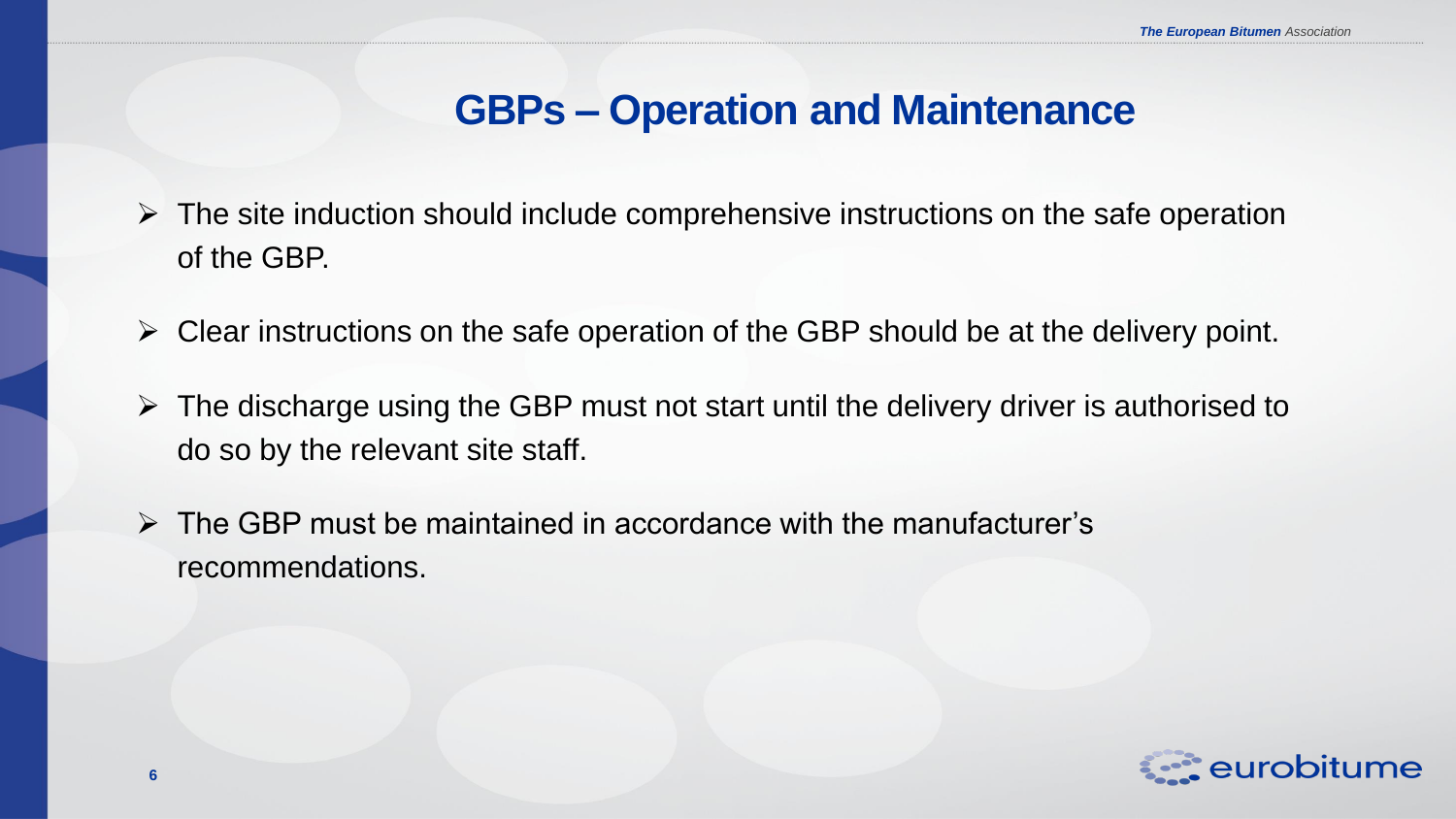#### **Bitumen Safety Documents**

Guidance documents on a range of bitumen safety related subjects can be downloaded free from the Eurobitume website:

- UK Version of the 2018 Guide to Safe Delivery of Bitumen.
- $\triangleright$  Safety Showers
- Eurobitume Bitumen Burns Card
- $\triangleright$  Safety Footwear Risk Assessment for Bitumen Delivery Drivers
- Operational considerations for Hot Bitumen Storage Tanks and Off-loading Systems.
- Design and use of Ground Based Pumps (EBUK/MPA document).
- $\triangleright$  Safe Bitumen Tank Management (EBUK/MPA document).
- $\triangleright$  Returning Bitumen Storage Tanks to Service.

See also the Energy Institute Model Code of Safe Practice Part 11: Bitumen Safety Code

www.eurobitume.eu